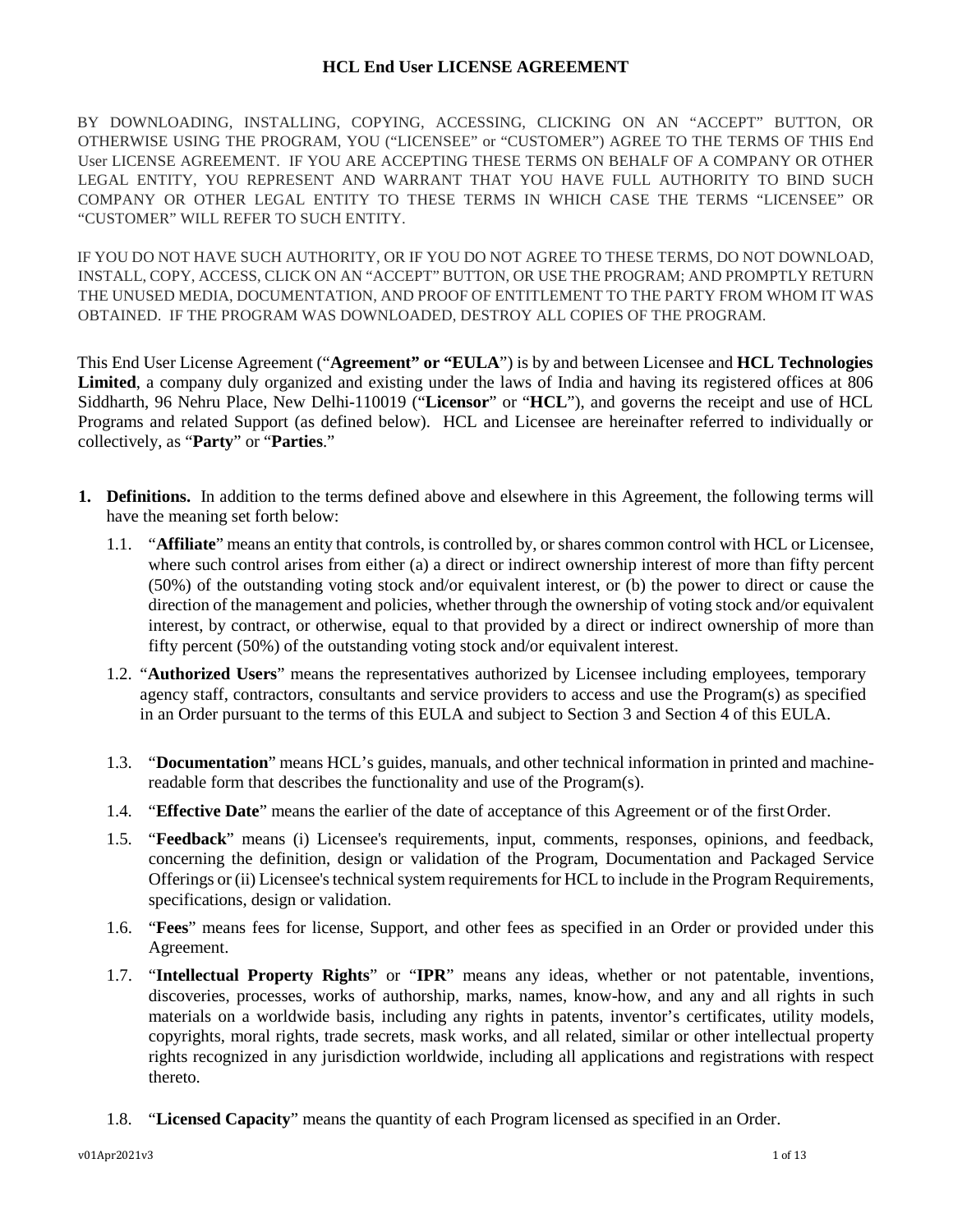- 1.9. "**Object Code**" means software, including all computer programming code, entirely in binary form, which is directly executable by a computer and includes those help, message, overlay, and other files necessary for supporting the intended use of the executable code.
- 1.10. **"Open Source Software"** means a software not owned by HCL and is licensed under an open source license.
- 1.11. "**Order**" means an agreed written or electronic document, and any purchase order issued by the Licensee, which shall be, subject to the terms and conditions of this Agreement that identifies the Programs to be licensed, the Licensed Capacity thereof, applicable Fees, including taxes, payment terms and the Support or Packaged Service Offerings to be purchased, and any other applicable terms (including but not limited to a listing of any additional Authorized Users, which for avoidance of doubt Licensee shall be responsible for their agreement and compliance with the terms hereof and such obligation shall be deemed part of Section 3). Solely for administrative convenience of the Parties in ordering hereunder, Licensee may issue a purchase order in lieu of the Parties signing the HCL Order form (HCL Program License and Support Order Schedule) and such purchase order shall then be deemed an Order for ordering purposes and any different terms in such purchase order (whether payment terms, taxes, warranty, scope of Support, limitation of liability, termination, or otherwise) will not apply as the purpose of the purchase order is solely for identifying pricing, product/service/Support selected, and quantity for ordering hereunder. Subject to this paragraph, HCL (or its Affiliates) may accept the purchase order by processing it.
- 1.12. **"Packaged Service Offerings"** means the prepaid service(s) to be performed by HCL as more fully described in the Packaged Service Offerings Supplemental EULA terms that is made available by HCL, to be performed within a specified term from the date of initial purchase and as specified in the Order.
- 1.13. "**Problem**" means a reproducible condition that causes the operation of a Program to deviate from its Documentation, when such Program is used with the prescribed Program Requirements and/or Platform (as defined in Section 9.2) and so as to impact Licensee's ability to use the Program in the manner described in the Documentation.
- 1.14. "**Program(s)**" means the Object Code of the software (including Third Party Software identified in the release notes made available along with the software or applicable Supplemental EULA) and all accompanying Documentation delivered by HCL to Licensee, including all items delivered by HCL to Licensee under Support.
- 1.15. "**Program Requirements**" means any software, materials, operating systems, hardware, platforms and prerequisite items identified in the Documentation or Supplemental EULA or other specifications provided by HCL which are not included or part of the Programs and are required to ensure that the Program operates in accordance with the Documentation.
- 1.16. "**Source Code**" means computer programming code in human readable form and related system level documentation, including all associated comments, symbols, and any procedural code such as job control language.
- 1.17. **"Supplemental EULA**" means a document that providesinformation and any additional terms specific to a Program. Supplemental EULA as applicable are made available by HCL at <https://www.hclindustrysaas.com/legal> per product as applicable.
- 1.18. **"Support"** means the support services provided by HCL described in the then current Support Guide ("**Support Guide**") or the Updated Software/Support Policy (**"USP"**) that is made available with the Program as further specified in a quote or Order or provided under this Agreement.
- 1.19."**Territory**" means the country or countries where Licensee is licensed to install the Program(s) or receive the Packaged Service Offerings as further detailed in an Order.
- 1.20. "**Third Party Software**" means third party software, open source software, libraries, and components incorporated in or included with a Program.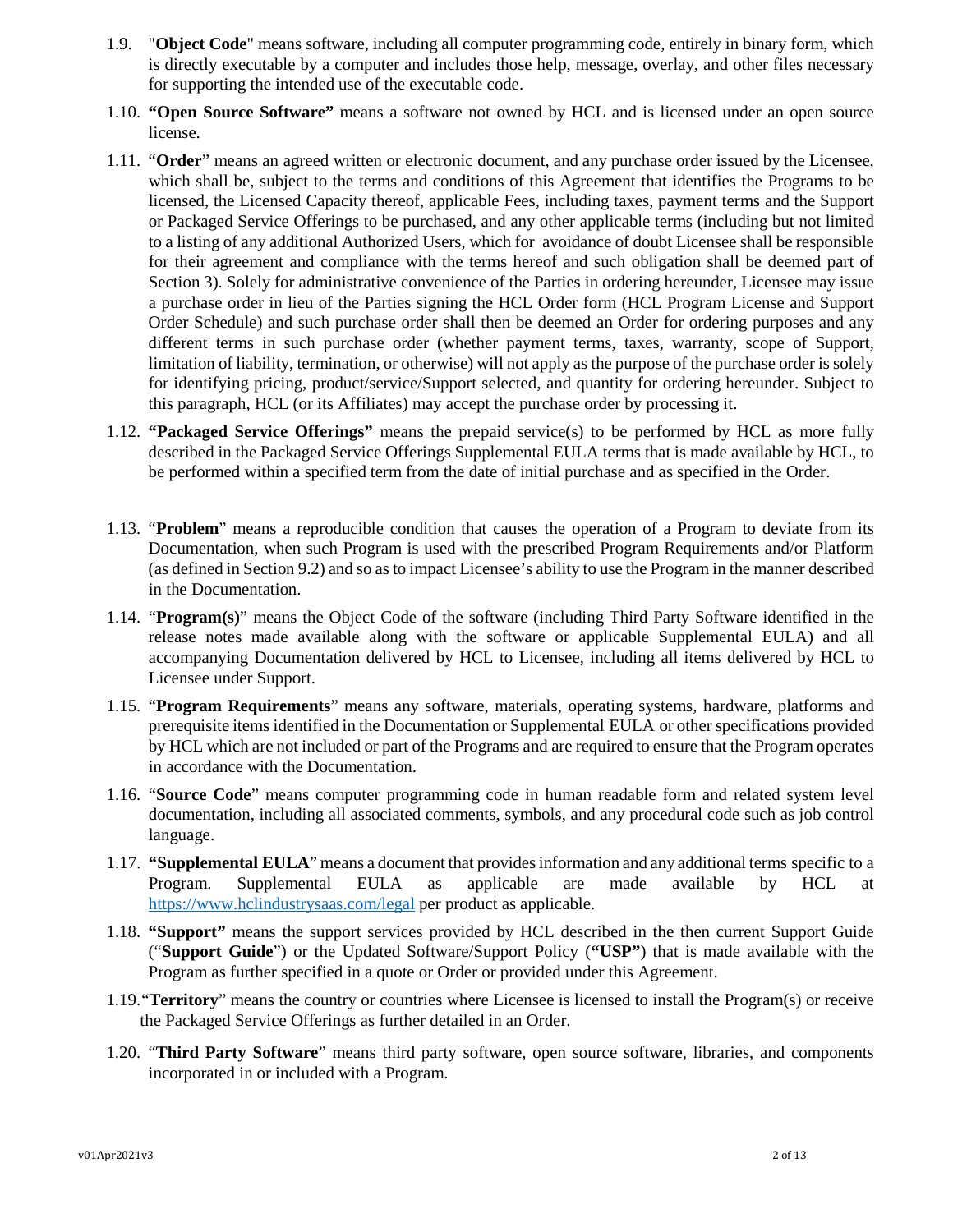# **2. Agreement Structure.**

Licenses are granted and Support is obtained solely in connection with valid Orders. Each Order is subject to the terms of this Agreement and any Supplemental EULA, if applicable and deemed to be a discrete contract, separate from each other Order, unless expressly stated otherwise therein. Orders may be entered into under this Agreement by and between (a) HCL or an Affiliate of HCL; and (b) the Licensee or an Affiliate of Licensee; and/or (c) an authorized reseller. With respect to an Order, the term HCL (or Licensor) or Licensee (or Customer) will be deemed to refer to the entities that execute such Order. Neither execution of this Agreement nor anything contained herein will obligate either Party to enter into any Orders. In the event an Order is proposed by HCL, and is deemed to constitute an offer, then acceptance of such offer is limited to its terms. As also set forth in Section 1.11 (Order) hereof, in the event Licensee proposes or accepts an Order by submitting a Licensee purchase order, order document, acknowledgment, or other Licensee communication, then regardless of whether HCL acknowledges, accepts, fully or partially performs under any such document, HCL objects to and rejects any additional or different terms in such document and no such additional or different terms will become part of the agreement between the Parties even if HCL uses or refers to such document for invoicing purposes.

# <span id="page-2-0"></span>**3. License Grant**

- 3.1. Subject to the terms, conditions, and other restrictions set forth in this Agreement, and any applicable Supplemental EULA and a valid Order (including timely payments of any Fees therein), HCL grants to Licensee a non-exclusive, non-transferable, limited, and revocable license, without the right to sublicense, under HCL IPR, to install, access, and use the Programs (i) up to the Licensed Capacity; (ii) in the Territory; (iii) for Licensee internal business purposes; and (iv) in accordance with the Documentation and the applicable Order (v) if applicable, with applicable network element (e.g., 4G/5G cells) . Such license grant may be subscription based or on perpetual basis as set forth in Order . For avoidance of doubt, Licensee has no rights to create derivative works, assign, distribute, lease, rent, or otherwise transfer the Program(s). Any Program Warranty applies only to Programs licensed by end user for the first time. Except as otherwise provide in the Order, the Programs are accepted on the date HCL delivers the Program to the Customer either physically or by providing access codes for electronic download, whichever occurs first.
- 3.2. Licensee Affiliates and Authorized User may install, access, and use the Programs and Support under the terms of this Agreement and such use shall be counted in determining Licensee's utilization of the Licensed Capacity. Licensee shall remain fully responsible (a) for ensuring its Affiliates' and Authorized Users' comply with the terms of this Agreement and the Order; (b) any breach of this Agreement by its Affiliates and Authorized Users.
- 3.3. Licensee hereby acknowledges that the Program(s) may contain Third Party Software and/or may require Program Requirements. In the event that Third Party Software is included in the Program(s), Licensee agrees that the terms (which maybe set forth in the release notes) of such Third Party Software shall govern with respect to use of such Third Party Software. In the event that the Program(s) relies upon Program Requirements and unless expressly provided otherwise in an Order, Licensee agrees that: (a) HCL and its Affiliates have not obtained or conveyed to Licensee any Intellectual Property Rights to use the applicable Program Requirements; (b) it shall be solely responsible, at its cost and expense, for procuring the required rights/licenses in the Program Requirements; (c) HCL does not provide any warranties or support for Program Requirements; and (d) any claims with respect to the Program Requirements shall be made against the applicable third party provider of such Program Requirement .
- 3.4. If the Program is a pre-release, alpha or beta version of the Program, hereinafter referred to as the "**Prerelease Program**" and not generally available to date, HCL does not guarantee that the generally available release will be identical to the Pre-release Program or that the generally available release will not require reinstallation. Licensee agrees that if it registers for support or if otherwise required by HCL, Licensee shall provide HCL with specific information concerning Licensee's experiences with the operation of the Pre-Release Program. Licensee agrees and acknowledges that the Pre-release Program (a) is to be used only for testing purposes and not to perform any production activities unless HCL shall have otherwise approved in writing and (b) has not been tested or debugged and is experimental and that the documentation may be in draft form and will, in many cases, be incomplete. Licensee agrees that HCL makes no representations regarding the completeness, accuracy or Licensee's use or operation of the Program. PRE-RELEASE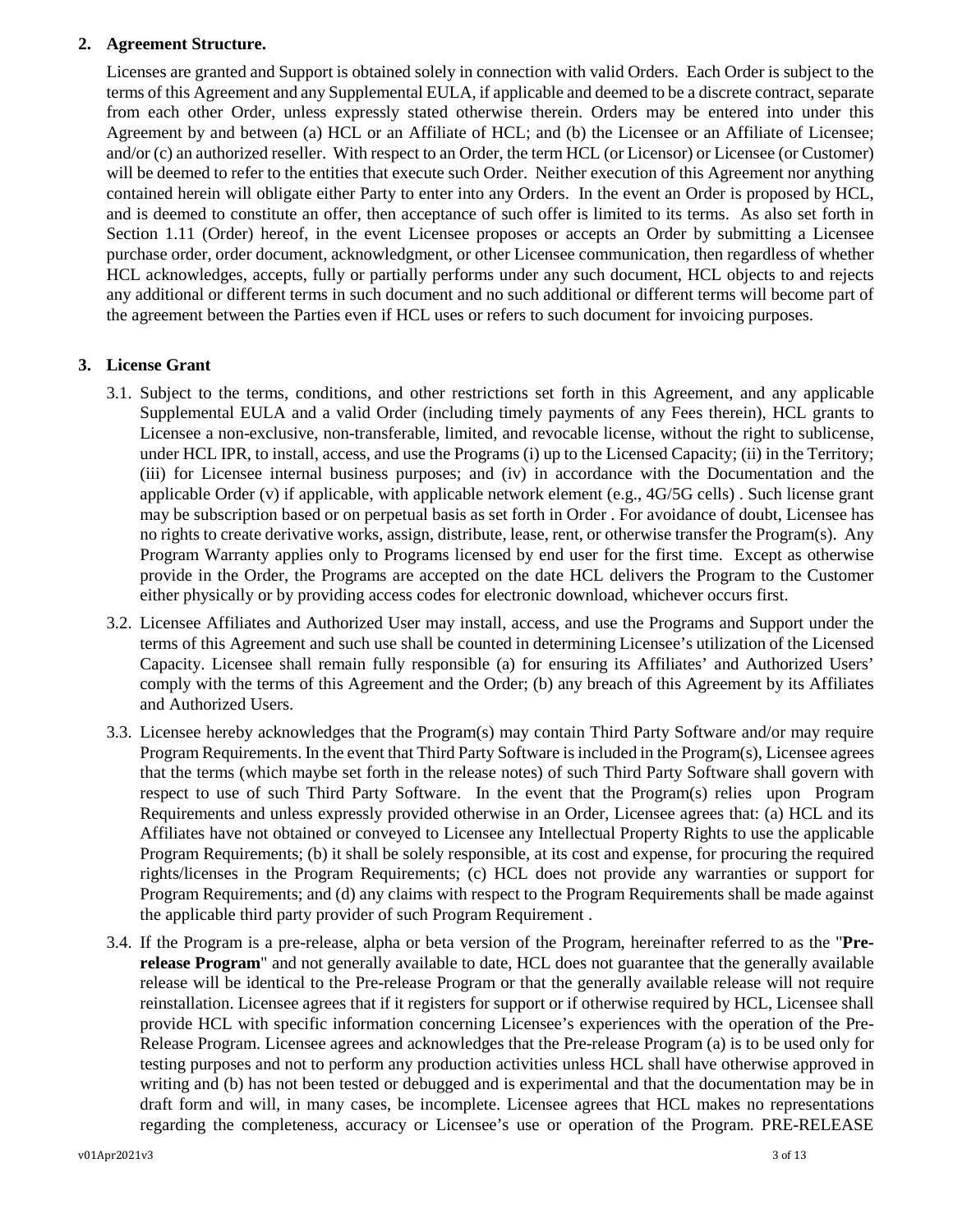PROGRAMS ARE PROVIDED ON AN "AS IS" BASIS, WITHOUT ANY INDEMNITY, WARRANTY OR REPRESENTATIONS OF ANY KIND, EITHER EXPRESS OR IMPLIED INCLUDING WITHOUT LIMITATION, ANY WARRANTIES OR REPRESENTATIONS OF TITLE, NON-INFRINGEMENT, MERCHANTABILITY OR FITNESS FOR PURPOSE AS WELL AS ANY EXPRESS WARRANTIES PROVIDED ELSEWHERE IN THIS AGREEMENT.

- 3.5. If the Program is being licensed on a trial, demonstration or evaluation basis, Licensee agrees to use the Program solely for such purposes it shall in accordance with the usage restrictions set forth in Section 4, for the evaluation period defined in the applicable Order or trial document (the "**Trial Period**"). Unless agreed otherwise in writing by HCL, it shall not use for production purposes. At the end of the Trial Period, Licensee's right to use the Program automatically expires and Licensee agrees to de-install the Program and return to HCL all copies or partial copies of the Program or certify to HCL in writing that all copies or partial copies of the Program have been deleted from Licensee's computer libraries and/or storage devices and destroyed. If Licensee desires to continue its use of the Program beyond the Trial Period, Licensee may contact HCL or an HCL affiliate to acquire a license to the Program for the applicable fee. LICENSEE'S USE OF THE PROGRAM DURING THE TRIAL PERIOD IS ON AN "AS IS" BASIS WITHOUT ANY INDEMNITY, WARRANTY OR REPRESENTATION OF ANY KIND, EITHER EXPRESS OR IMPLIED, INCLUDING, WITHOUT LIMITATION, ANY WARRANTIES OR REPRESENTATIONS OF TITLE, NON-INFRINGEMENT, MERCHANTABILITY OR FITNESS FOR PURPOSE, AS WELL AS ANY EXPRESS WARRANTIES PROVIDED ELSEWHERE IN THIS AGREEMENT.
- 3.6. If the Program includes a Software Development Kit ("SDK"), the terms and conditions of this paragraph apply solely for the use of the SDK. The SDK may include software, APIs and associated documentation. The SDK is provided solely for Licensee's internal use to develop software that enables the integration of third party software or hardware with the Program, or to develop software that functions with the Program, such as an agent. Licensee's use of the SDK is restricted solely to enhance Licensee's internal use of the Program. No distribution rights of any kind are granted to Licensee regarding the Program. In addition to the limitations on use set forth in Section 4 below, Licensee may not reproduce, disclose, market, or distribute the SDK or the documentation or any applications containing any executable versions of the SDK to third parties, on the internet, or use such executables in excess of the applicable authorized use limitation.
- 3.7. License on Subscription Basis: License rights to Programs that is on subscription basis will automatically renew for the duration indicated on the Order unless (a) Licensee notified HCL at least 45 days in advance about not to renew before the current License duration expires; or (b) Licensee elects not to auto-renew at the time of placing the Order. Such subscription license may also include new versions of Programs provided that such new versions are generally made available by HCL for commercial use.

# <span id="page-3-0"></span>**4. License Restrictions**

- 4.1. **Restrictions**. Except for the limited licenses expressly granted in Section 3, Licensee has no further rights in the Program(s), whether express, implied, arising from estoppel or otherwise. Further restrictions regarding Licensee's use of any and all Program(s) are set forth below. Except as expressly authorized herein, Licensee will not:
	- 4.1.1. prepare any derivative works, or otherwise use, copy, modify, distribute, assign, sublicense, lease, rent, or otherwise transfer the Program(s), except to the extent required by law;
	- 4.1.2. use the Programs in an outsourcing or service bureau environment on its behalf and/or on behalf of non-affiliated third parties or allow the Programs to be used by an outsourcing or service bureau provider on behalf of the Licensee;
	- 4.1.3. distribute the Program to end-users as on-premises distributions or offer the Program as a cloud service or software-as-a-service to any end-users;
	- 4.1.4. reverse engineer, reverse assemble, reverse compile, translate, or otherwise attempt to discover the Source Code form of any Program(s) that are provided in Object Code form, except as permitted by the national or regional law of the places where the Licensee does business (without the opportunity for contractual waiver), and then only with respect to the particular copy of Object Code incorporated into that particular Program.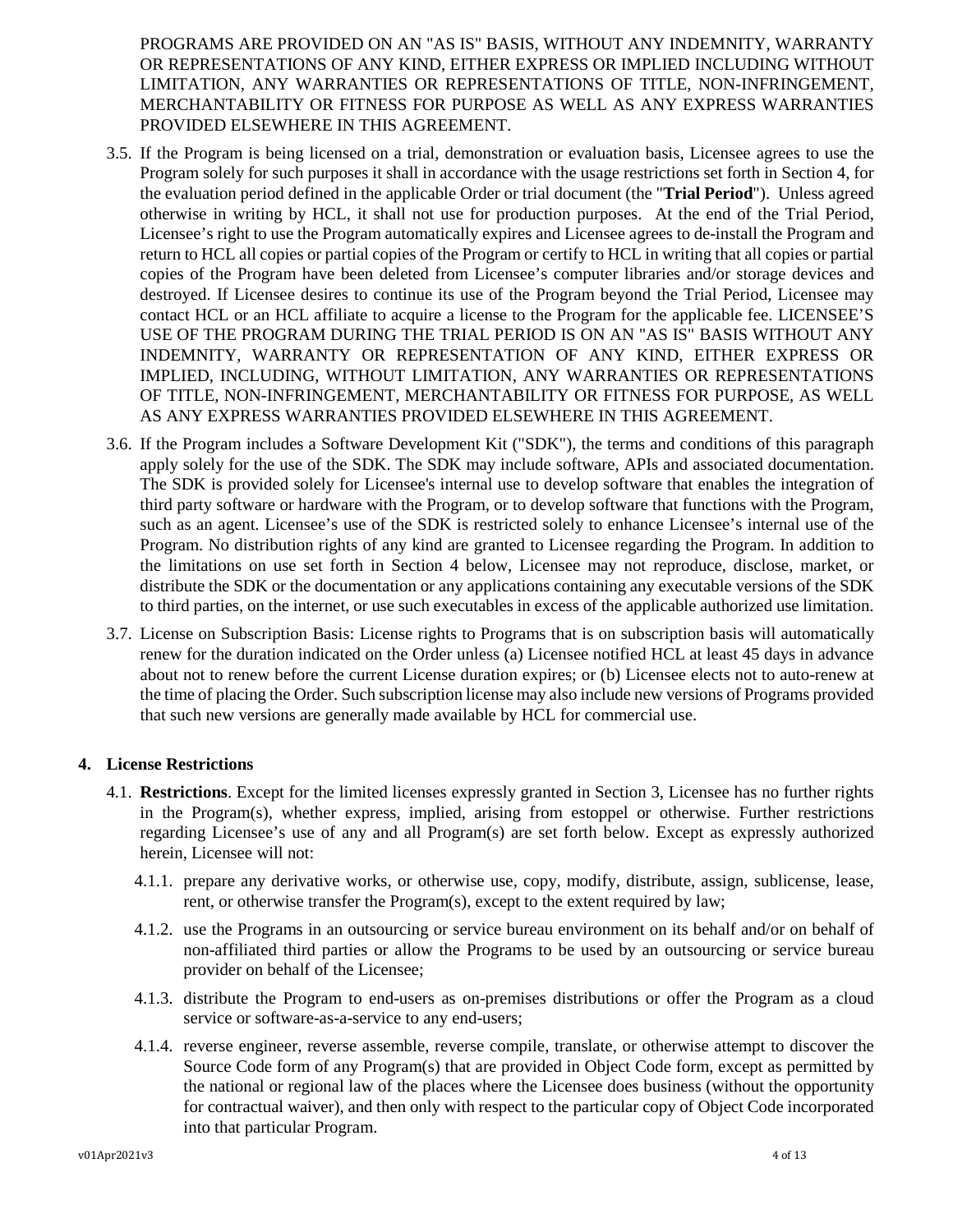- 4.1.5. use any of the Program's components, files, modules, audio-visual content, or related licensed materials separately from the Program;
- 4.1.6. attempt to disable or circumvent any of the licensing mechanisms within the Program;
- 4.1.7. alter or remove any copyright, trademark or patent notice(s) in the Programs; and
- 4.1.8. use the Programs in a way that requires the Programs to be licensed as Open Source Software.
- <span id="page-4-0"></span>**5. Feedback.** Licensee is not obligated to provide Feedback to HCL. To the extent that Licensee provides Feedback to HCL, Licensee hereby grants to HCL a worldwide, non-exclusive, perpetual, irrevocable, royalty-free license, with the right to sublicense, under any and all Licensee IPR in and to the Feedback to make, use, sell, offer to sell, have made, import, reproduce, prepare derivative works, distribute, incorporate or otherwise utilize such Feedback.
- <span id="page-4-1"></span>**6. Ownership.** Licensee acknowledges that, as between Licensee and HCL, HCL has exclusive right, title and interest in and to all of the IPR in and to the Program(s) and Packaged Service Offerings. Notwithstanding the use of the terms "purchase," "sale", or any similar terminology in connection with a transaction contemplated by this Agreement, the Program(s) are licensed, not sold.
- **7. Delivery.** During the term of this Agreement, and subject to Licensee making timely payments of any Fees, HCL will make Program(s) available to Licensee. All Programs are delivered electronically, unless otherwise stated in the Order and Licensee agrees upon request from HCL to provide HCL with documentation supporting that the designated items were received electronically.

# **8. Updates**

- 8.1. [Intentionally Left Blank]
- 8.2. When Licensee receives an Update (as defined in Section 9.5), fix, or patch to a Program, Licensee accepts any additional or different terms that are applicable to such Update, fix, or patch that are specified in its Documentation. If no additional or different terms are provided, then the Update, fix, or patch is subject to the terms and conditions of this Agreement.
- 8.3. If the Program is replaced by an Update (as defined in Section 9.5), Licensee agrees to promptly discontinue use of the replaced Program.
- 8.4. Based on industry directions and technology changes, HCL may discontinue further releases of the Programs. In such a situation, HCL may continue to ship released versions of Programs, and all shipped versions will be governed by this Agreement.

# **9. Support and Packaged Services**

- 9.1. HCL may offer and Licensee may purchase Support via an Order or the execution of a separate contract or PO (under the same terms and conditions of the Order). A further description of Support is available in the Support Guide or the **USP**, per product as applicable, at [https://www.hclindustrysaas.com](https://www.hclindustrysaas.com/) and incorporated herein by reference.
- 9.2. HCL will provide Support only if a Program is used with: (a) Program Requirements; and (b) third-party equipment, operating system, hardware, and third-party software, including database server systems, networks, application server systems, and Licensee systems (collectively, "**Platforms**") which meet the standards set forth in the applicable Documentation. Licensee will allow HCL reasonable access (including remote access) to the Programs, Program Requirements and the supporting Platforms, equipment, systems, documentation, and services, as necessary to perform Support services. Support does not include certain matters and for a list of what is excluded from Support, refer to the Support Guide or USP as applicable.
- 9.3. Support for a particular version or release of a Program is available only until HCL withdraws Support for such version or release (an "**End of Support Release**"). When Support is withdrawn, Licensee must upgrade to a supported version or release of the Program to continue to receive Support. However, HCL may (in its sole discretion) continue to offer, for an additional Fee to be mutually agreed-upon, extended Support for End of Support Releases for so long as Licensee subscribes to extended Support for the Program by Licensee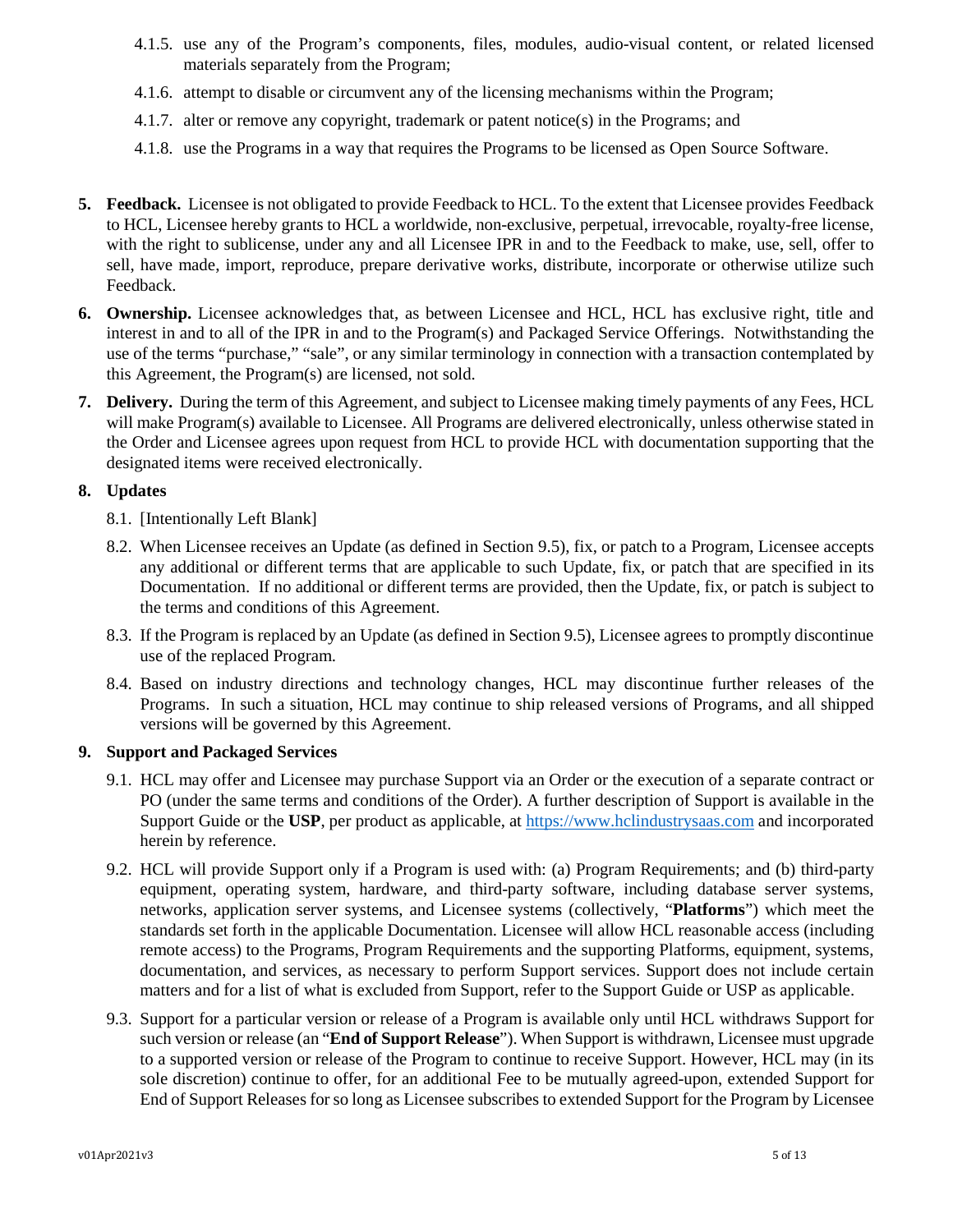entering into a separate Order with HCL. However, in such cases, HCL will only provide existing code patches and fixes and will not develop or provide new patches, fixes or features for End of Support Releases.

- 9.4. HCL will use commercially reasonable efforts to provide resolution to each Problem (submitted by Licensee) in accordance with the Support Guide or USP, as applicable.
- 9.5. While HCL Support is in effect, HCL may make available defect corrections, restrictions, bypasses, or updates available as part of Support ("**Updates**"). HCL will determine in its discretion the content and timing of all Updates. Updates will not be issued on any regular basis. If the solution to a Problem has already been made in a release later than the release Licensee is then using, then the solution to the Problem will require Licensee to migrate to the release in which the Problem has been resolved. Updates will be considered part of the Programs, as applicable, and subject to Section 8.2, will be governed by and used under the terms and conditions set forth in this Agreement. Except as otherwise set forth in an Order, Statement of Work, or other written agreement by the Parties, Licensee will be responsible for installing and implementing each Update. HCL will provide Licensee with documentation regarding any specific installation requirements for the Update. Once Support has been allowed to lapse, HCL will cease providing Updates (even Updates that were previously made available during Support which Licensee chose not to accept), provided however that Updates may be made available by HCL (in its sole discretion) as part of additional or extended Support.
- 9.6. Support does not cover Problems, failures, or defects in the Programs caused by any act or omission of Licensee or its representatives, or any other non-HCL person or entity, including but not limited to: (a) the misuse of or damage to the Program; (b) modifications to the Programs not made by or as authorized in writing in advance by HCL; (c) combination or use of the Programs with other software, hardware or cloud infrastructure not provided by HCL; or (d) use of the Program in an operating environment other than that described in the Documentation or system requirements mutually agreed in writing. HCL reserves the right to charge at HCL's then-current standard hourly rates for any work performed by HCL that was found to be caused by the foregoing exclusions. To the extent a Problem (or other issue) arises out of any Program Requirements, Platform, hardware, software cloud infrastructure or services not provided by HCL, Licensee will have the responsibility to contact the appropriate third party and obtain a resolution for the problem.
- 9.7. HCL may change its Support to be effective upon Licensee's Support anniversary date. If the changes to the Support terms are material, HCL will provide notice of such changes on the support website. HCL reserves the rights to discontinue Support for a Program (including for prior releases or outdated versions of a Program) if HCL generally discontinues such services for all licensees of such Program, provided such discontinuance will be applicable from the next renewal term. If Licensee terminates Support (including allowing it to lapse), but then re-enrolls in Support, HCL reserves the right to charge a reinstatement Fee.
- 9.8. HCL may make prepaid Packaged Service Offerings available for purchase from time to time in its sole discretion. Packaged Service Offerings are provided subject to the terms and conditions set forth in the Supplemental EULA for Packaged Service Offerings available at [https://www.hclindustrysaas.com/legal.](https://www.hclindustrysaas.com/legal)
- 9.9. Licensee shall keep all account information upto date, use reasonable means to protect its account information, password and login credentials and promptly notify HCL of any known or suspected unauthorized use or access to its account.

# **10. Licensee Data and Databases**

- 10.1. To assist Licensee in isolating the cause of an error or Problem with the Program(s), HCL may request that Licensee (i) allow HCL to remotely or physically access Licensee's system, or (ii) send Licensee information, License data or system data to HCL. Licensee acknowledges that HCL uses information about errors and Problems to improve its products and services and to assist with its provision of related Support offerings. Licensee grants HCL the right to use such information and other Feedback regarding the Program(s) for these purposes, including the right to use by HCL Affiliates and subcontractors (including in one or more countries other than the one in which Licensee is located).
- <span id="page-5-0"></span>10.2. To the extent Licensee provides personally identifiable information to HCL, such personally identifiable information shall be processed in accordance with HCL's Data Processing Terms available at <https://www.hclindustrysaas.com/legal> per product as applicable.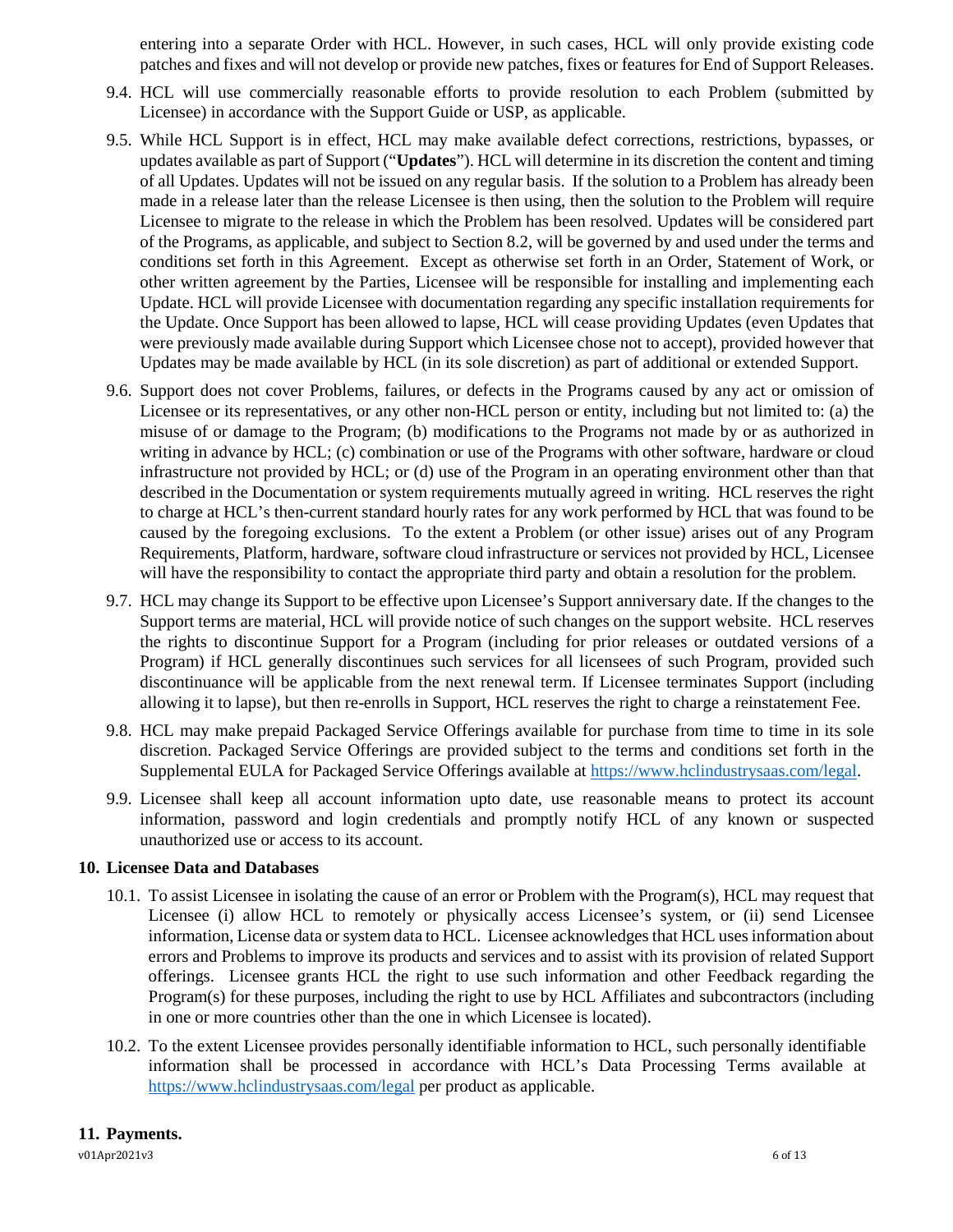- 11.1.Fees. Licensee will pay any and all Fees, without deduction, offset or withholding as detailed in the Order. Except as provided therein, all amounts in the Order are in United States Dollars (USD). Payment is due in advance. Licensee will pay for the amounts due, owing, and duly invoiced under the Order within thirty (30) days of the date of invoice. All payments pursuant to the Order shall be made through electronic transfer of funds indicated in the Order. Overdue amounts payable under the Order will bear interest from the original due date at the rate of one percent (1%) per month or the maximum legal rate, whichever is less. Except as provided in this Agreement and to the extent permitted by law, all fees are non-refundable and non-cancelable.
- 11.2.Right to charge additional Fee**.** Where applicable, Licensor reserves the right to charge, upon notice to the Licensee, additional fees if applicable for (i) over deployment as per Section 12; and (ii) re-instatement fee for lapsed Support and/or other Program.
- 11.3. Taxes. All fees quoted are exclusive of taxes. Licensee is responsible for payment of any and all sales, use, value added, GST, and any other similar taxes or governmental fees associated with the Order, except for taxes based on HCL's net income, gross revenue or employment obligations. If HCL is obligated by applicable law to collect and remit any taxes or fees, the appropriate tax or fee amount will be charged and set forth in the applicable invoice. Licensee agrees to bear any withholding tax liability as may be required by applicable law and would increase payment due under the Order by such an amount so that the net payment made to HCL after deduction of applicable withholding tax is the same, had there been no withholding tax applicable. Licensee is solely responsible for timely and accurate payment of applicable taxes and fees, irrespective of what HCL's invoice may state.
- **12. License Compliance**. Licensee agrees that HCL may, audit the Licensee's use of the Programsincluding but not limited to software logs of Licensee, its Affiliates, and Authorized Users (collectively, "**Licensee Entity(ies)**"), relating to the Program in order to verify their use in compliance with this Agreement and/or the Order. HCL may make copies of any such software logs to the extent necessary to verify Licensee's compliance with the terms hereof. HCL may conduct the audit itself or at its option engage an independent third party to do such audit, provided that such third party is subject to confidentiality obligations consistent with this Agreement. The audit may be conducted at any sites of Licensee Entities, where the Program is installed, used or accessed from, including remotely. HCL will bear its own costs in connection with an audit. HCL will provide fifteen (15) calendar days' notice prior to an audit. Any such audit will be performed during Licensee Entity's normal business hours and in a manner that minimizes the disruption to its business. Licensee Entities will provide all assistance reasonably necessary for HCL to carry out such audit. If the audit reveals underpayments, Licensee will promptly make such payments. If the audit reveals any usage of Programs other than as authorized in this Agreement, Licensee will promptly pay for the differentials at HCL's then list price for the Program. As with all provisions of this Agreement, HCL's rights and remedies in this Section will be without prejudice to other rights and remedies HCL has under this Agreement or in any Order, at law or in equity. HCL's audit rights under this Section will survive any termination or expiry of an Order or this Agreement for two years or during the relevant perpetual license period.

# <span id="page-6-0"></span>**13. Term and Termination**.

- 13.1. **Term**. This Agreement shall enter into force as of the Effective Date and shall remain in force until terminated in accordance with the terms contained herein. The **Order Term** is set forth in the applicable Order.
- 13.2. **Termination by Licensee.** Licensee may terminate the applicable Program license or Support in an Order upon written notice to HCL if HCL commits any material breach hereunder and fails to cure such breach within thirty (30) days after Licensee notifies HCL, in writing, specifying the details of the breach.
- 13.3. **Termination (or Suspension) by HCL.** HCL may terminate or suspend this Agreement and any Order(s), in whole or in part, and at any time if:
	- 13.3.1.HCL does not receive payment against HCL's invoices in accordance with the payment terms under this Agreement or an applicable Order within thirty (30) days after the relevant due date;
	- 13.3.2.Licensee violates the IPR of HCL, its Affiliates, or its licensors or uses the Program(s) outside the scope of the license including breach of Section 3 and 4 of this Agreement;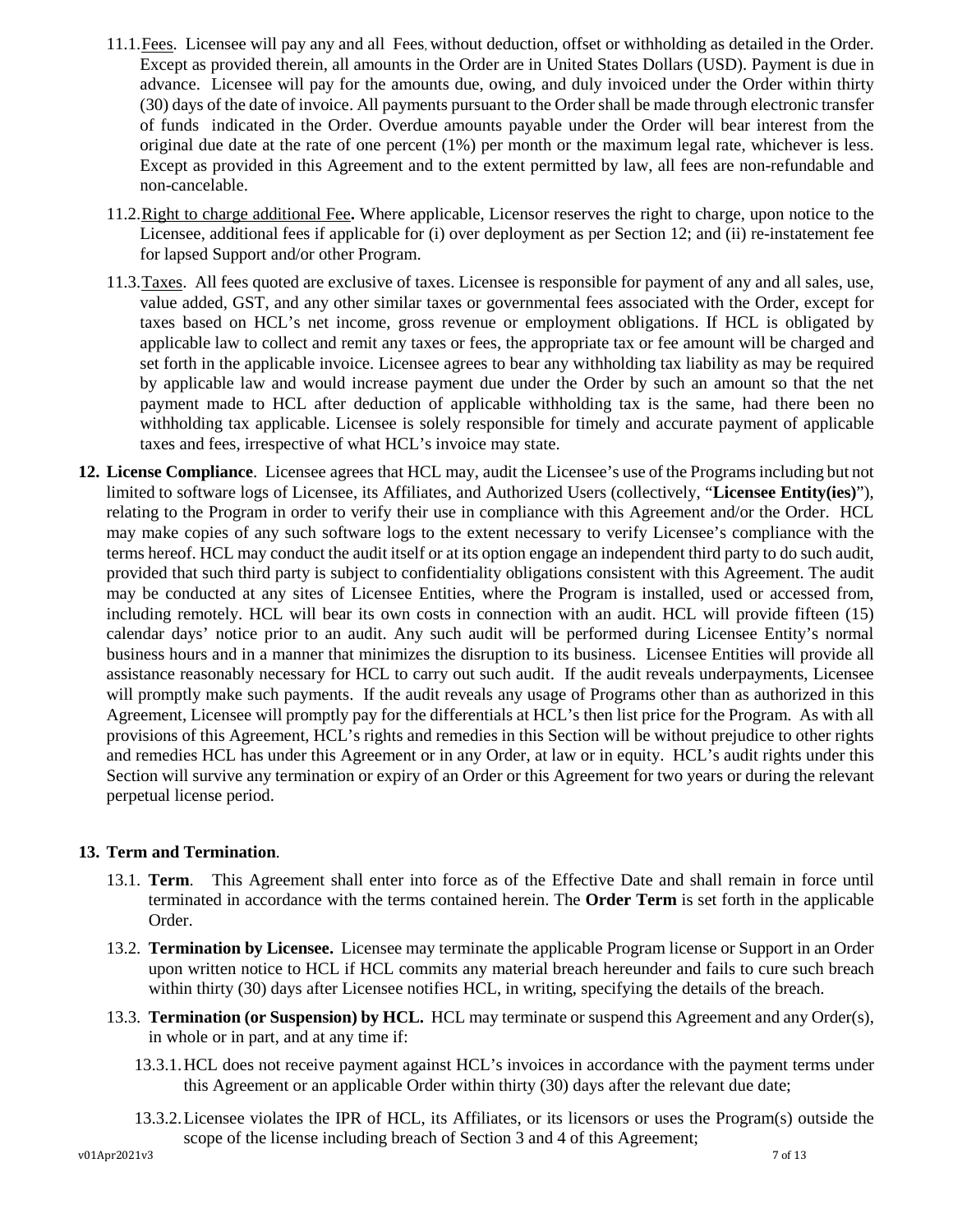- 13.3.3.Licensee commits any material breach of this Agreement or Order and (i) fails to cure such breach within thirty (30) days after HCL notifies Licensee in writing of the breach or (ii) if such breach is uncurable; or
- 13.3.4.Licensee (i) files or has filed against it a petition in bankruptcy, (ii) has a receiver appointed to handle its assets or affairs, or (iii) makes or attempts to make an assignment for benefit of creditors (in each case, HCL shall provide written notice of termination).

For avoidance of doubt, HCL's rights to terminate or suspend are in addition to any other rights HCL may have.

- 13.4. **Effect of Termination or Expiration**. In the event of termination or expiration of this Agreement or Order, in whole or in part:
	- (a) All affected licenses granted hereunder will terminate, except perpetual licenses (unless terminated as provided herein);
	- (b) Licensee shall pay to HCL, on the date of termination or expiration, the total amounts due per the Agreement and/or the Order, and, unless Licensee terminated for cause, License shall pay all Fees that would have been paid had the Agreement or Order (as the case may be) not terminated.
	- (c) Licensee will return to HCL, and/or certify that it has destroyed all copies of, the terminated Program(s) and Documentation (except perpetual licenses unless terminated as provided herein), which is in the possession of the Licensee; and
	- (d) (d) all affected Support obligations under the Agreement or an Order will terminate, and Licensee will no longer have access to same.
- 13.5. **Effect of Suspension**. In the event of suspension of an Agreement and/or an Order, in whole or in part, by HCL: (a) Licenses to the affected Programs and/or provision of Support will be suspended during the suspension period; (b) HCL's obligations (except for confidentiality) will be suspended during the suspension period; (c) Licensee will be liable for Fees for the suspension period; (d) Licensee's obligations continue to be in force during the suspension period; (e) Suspension will not be withdrawn until HCL is reasonably satisfied that Licensee has cured the conditions that led to the suspension.
- <span id="page-7-0"></span>**14. Confidentiality**. Except as otherwise expressly permitted in this Agreement, both Parties will hold in confidence the Programs, Documentation and all other non-public or proprietary information or any other information that by its form, nature, content or mode of transmission would to a reasonable recipient be deemed confidential or proprietary as made available by the disclosing Party ("**Confidential Information**"). Both Parties agree that the Programs and Documentation will be treated as proprietary trade secrets of HCL. Neither Party will make Confidential Information available in any form to any person or entity other than to its respective Affiliates and Licensee's Authorized Users on a need to know basis and subject to the same restrictions of this Section 14. Recipients of Confidential Information that are not employees of either Party must be subject to a confidentiality agreement contained herein (in the case of non-employees such restrictions will be contained in a written agreement executed by the applicable contractor). Licensee represents and warrants to HCL that it maintains a system of confidentiality to protect its own Confidential Information, including written agreements with employees, that the Confidential Information will be protected by such system using no less than a reasonable degree of care, and that Licensee shall ensure its recipients' compliance with this Section. If Licensee at any time becomes aware of any unauthorized use or disclosure of Confidential Information, Licensee will promptly and fully notify HCL of all facts known to it concerning such unauthorized use or disclosure and reasonably cooperate with HCL in seeking a protective order or other appropriate remedy to limit such disclosure. Confidential Information does not include information which: is rightfully obtained by the receiving party without breaching any confidentiality obligations; is or becomes known to the public through no act or omission of the receiving party; the receiving party develops independently without using Confidential Information of the other party; or is disclosed in response to a valid court, regulatory requirement or governmental order if the receiving party notifies the disclosing party and assists in any objections .

# **15. Performance Warranty:**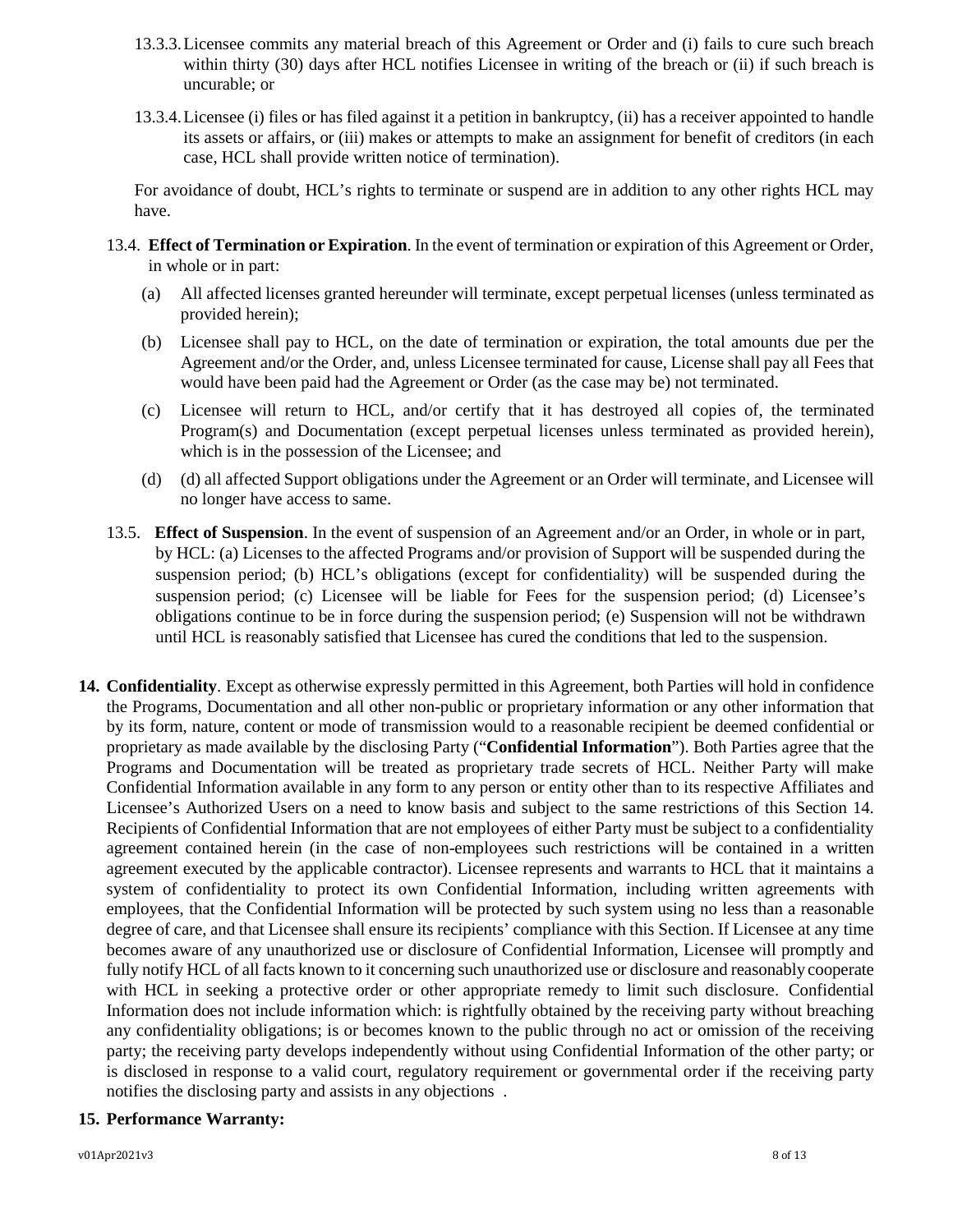- 15.1. HCL warrants that the Programs will operate materially in accordance with the applicable specifications set forth within the Documentation for a period of one (1) year ("**Warranty Period")** after delivery of the Programs subject to Licensee's compliance with the Agreement ("**Performance Warranty**").
- 15.2. Program Warranty and Support Warranty do not cover Problems, failures, or defects in the Programs caused by any act or omission of Licensee or its representatives, or any other non-HCL person or entity, including but not limited to: (a) the misuse of or damage to the Program; (b) modifications to the Programs not made by or as authorized in writing in advance by HCL; (c) combination or use of the Programs with other software, hardware or cloud infrastructure not provided by HCL; (d) use of the Program in an operating environment or insufficient hardware resources (e.g. physical servers) other than described in the Documentation or system requirements mutually agreed in writing; (e) or failure to install updates, patches or fixes provided by HCL.
- 15.3. THE LIMITED WARRANTIES EXPRESSLY SET FORTH IN SECTION 15.1 ARE LICENSEE'S EXCLUSIVE WARRANTIES. HCL DISCLAIMS ALL OTHER WARRANTIES OR CONDITIONS, EXPRESS OR IMPLIED, INCLUDING, BUT NOT LIMITED TO, ANY IMPLIED WARRANTIES OR CONDITIONS OF MERCHANTABILITY, SATISFACTORY QUALITY, FITNESS FOR A PARTICULAR PURPOSE, TITLE AND ANY WARRANTY OR CONDITION OF NON-INFRINGEMENT OR PROGRAMS WILL BE SECURE, UNINTERRUPTED OR ERROR FREE. SOME STATES OR JURISDICTIONS DO NOT ALLOW THE EXCLUSION OF EXPRESS OR IMPLIED WARRANTIES, SO THE ABOVE EXCLUSION MAY NOT APPLY TO LICENSEE. IN THAT EVENT, SUCH WARRANTIES ARE LIMITED IN DURATION TO THE WARRANTY PERIOD. NO WARRANTIES APPLY AFTER THE WARRANTY PERIOD. SOME STATES OR JURISDICTIONS DO NOT ALLOW LIMITATIONS ON HOW LONG AN IMPLIED WARRANTY LASTS, SO THE ABOVE LIMITATION MAY NOT APPLY TO LICENSEE.
- 15.4. THE WARRANTIES IN THIS SECTION 15 ARE PROVIDED SOLELY BY THE HCL ENTITY LICENSING THE PROGRAM AND NOT BY A THIRD PARTY OR ANY OTHER HCL ENTITY. THE DISCLAIMERS IN THIS SECTION 15, HOWEVER, ALSO APPLY TO ALL HCL ENTITIES AND THEIR LICENSORS AND SUPPLIERS OF THIRD-PARTY SOFTWARE. THOSE SUPPLIERS PROVIDE SUCH SOFTWARE WITHOUT WARRANTIES OR CONDITION OF ANY KIND.
- 15.5.**Warranty remedy.** In the event of breach of the above stated Performance Warranty, Licensee's remedy is for HCL, in consultation with Licensee, to either (i) use reasonable efforts consistent with industry standards to repair the defect within a commercially reasonable time frame, (ii) replace the affected Program(s) with one that materially complies with the Documentation, or in the event (i) or (ii) do not resolve the issue to then (iii) terminate the license and provide a pro-rata refund of the license fees paid and/or Support fees to Licensee. If option (iii) applies, the pro-rata refund shall be calculated on the number of months left remaining on the Term of the applicable Order or if the Program(s) is licensed under a perpetual license, using (only for purposes of a refund calculation) an amortization schedule of three (3) years. The above warranty remedies are HCL's sole obligation and Licensee's sole and exclusive remedy for breach of the above Performance Warranty. The Warranty Remedy is conditioned upon (i) any error or defect reported is reasonably reproducible by HCL, (ii) the Program(s) is not modified and is being used in accordance with the Documentation and the terms of the Agreement, and (iii) the breach is not attributable in whole or in part to any non-HCL products or services.

### **16. Indemnification**

16.1. HCL will, at its election, settle or defend, any unaffiliated third party claim brought in any suit or proceeding against Licensee based upon an allegation that any Program(s) furnished hereunder constitutes a direct infringement of any patent, trade secret or copyright, and HCL will pay all damages and costs finally awarded against Licensee for the claim or agreed in settlement by HCL. In the event of any claim, allegation, or suit, HCL, in its sole discretion, may reengineer the Program(s) in a manner that removes the infringing material, replace the Program(s) with non-infringing software, or terminate the Agreement or applicable Order and refund the prorated portion of the Fees for the Programs for remainder of the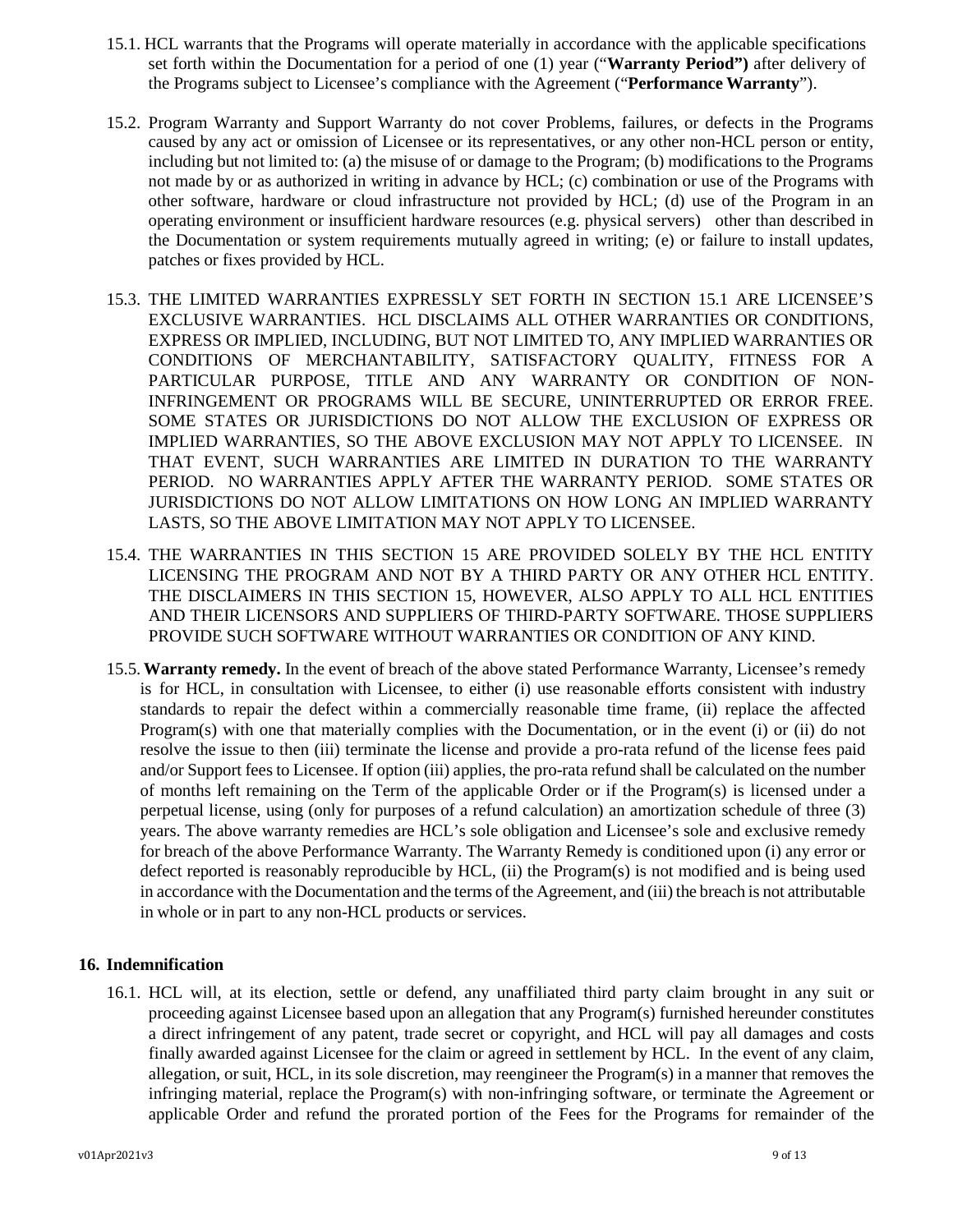unexpired Order Term. HCL will not be liable for any costs or damages and will not indemnify or defend Licensee to the extent such action is based upon a claim arising from:

- 16.1.1. modification of the Program(s) by a party other than HCL after delivery by HCL;
- 16.1.2. use of the Program(s) in combination with hardware or software not provided or approved by HCL, unless the Documentation refers to a combination with such hardware or software (without directing Licensee not to perform such a combination);
- 16.1.3. any failure to use the Program in accordance with the Documentation;
- 16.1.4. any unauthorized use of the Program(s); or
- 16.1.5. Licensee's failure to incorporate updates or upgrades that would have avoided the alleged infringement.
- 16.1.6. provision of Programs, products or services under Sections 3.4, 3.5 and 3.6.
- 16.2. The foregoing obligations are HCL's entire liability and Licensee's sole and exclusive remedy for any infringement claims, and are conditioned on the following: (i) HCL is notified promptly in writing of such claim; (ii) HCL controls the defense or settlement of the claim; and (iii) Licensee cooperates reasonably and gives all necessary authority, information and assistance.

# <span id="page-9-0"></span>**17. Limitation of Liability**

- 17.1. IN NO EVENT WILL EITHER PARTY (OR HCL'S AFFILIATES AND SUPPLIERS) BE LIABLE FOR ANY SPECIAL, INCIDENTAL, INDIRECT, OR CONSEQUENTIAL DAMAGES WHATSOEVER (INCLUDING, BUT NOT LIMITED TO, DAMAGES FOR LOSS OF PROFITS, LOSS OF REVENUE, LOSS OF REPUTATION/GOODWILL, OR LOSS OF CONFIDENTIAL INFORMATION (EXCEPT FOR ANY PERSONAL INFORMATION), FOR BUSINESS INTERRUPTION, FOR PERSONAL INJURY, FOR LOSS OF PRIVACY ARISING OUT OF OR IN ANY WAY RELATED TO THE USE OF OR INABILITY TO USE THE PROGRAM(S), OR OTHERWISE) IN CONNECTION WITH ANY PROVISION OF THIS AGREEMENT, EVEN IF THE PARTY HAS BEEN ADVISED OF THE POSSIBILITY OF SUCH DAMAGES AND EVEN IF THE REMEDY FAILS OF ITS ESSENTIAL PURPOSE.
- 17.2. EXCEPT FOR BREACHES OF LICENSE GRANTS IN SECTION [3,](#page-2-0) RESTRICTIONS IN SECTION [4,](#page-3-0) CONFIDENTIALITY IN SECTION 14 (EXCEPT FOR ANY PERSONAL INFORMATION), EXPORT OBLIGATIONS IN SECTION 18.4 AND LICENSEE'S PAYMENT OBLIGATIONS, IN NO EVENT WILL EITHER PARTY'S (AND HCL'S AFFILIATES' AND SUPPLIERS') TOTAL CUMULATIVE LIABILITY HEREUNDER FOR DIRECT DAMAGES (REGARDLESS OF BASIS FOR CLAIMS) EXCEED (a) FOR CLAIMS SOLELY ARISING FROM PROGRAMS LICENSED ON PERPETUAL BASIS, THE SUM RECEIVED BY HCL FOR THE PROGRAMS, (b) FOR ALL OTHER CLAIMS, THE SUM RECEIVED BY HCL UNDER THE APPLICABLE ORDER DURING THE PRECEDING TWELVE (12) MONTH PERIOD FOR THE AFFECTED PRODUCT OR SERVICE.
- 17.3. IN NO EVENT WILL HCL BE LIABLE TO LICENSEE OR TO ANY OTHER PARTY UNDER SECTIONS 3.4, 3.5 AND 3.6 FOR ANY DAMAGES, LOSS OR LIABILITY, INCLUDING WITHOUT LIMITATION, DIRECT, INDIRECT, SPECIAL, PUNITIVE, EXEMPLARY OR CONSEQUENTIAL DAMAGE, LOSS OR LIABILITY, TIME, MONEY OR GOODWILL WHICH MAY ARISE DIRECTLY OR INDIRECTLY FROM OR RELATED TO COMPANY'S OR ANY OTHER PERSON'S USE OF THE PRODUCTS WHETHER IN CONTRACT, TORT, FOR BREACH OF STATUTORY DUTY OR OTHERWISE TO THE EXTENT PERMITTED BY LAW.
- 17.4. For the avoidance of doubt, (a) HCL shall have no responsibility for matters beyond its reasonable control, including the acts or omissions of Licensee and its users; (b) each Party shall have a duty to mitigate its damages; and (c) except for injunction and exercise of termination rights hereunder, the Parties shall negotiate in good faith for thirty (30) days prior to commencing any legal action against the other.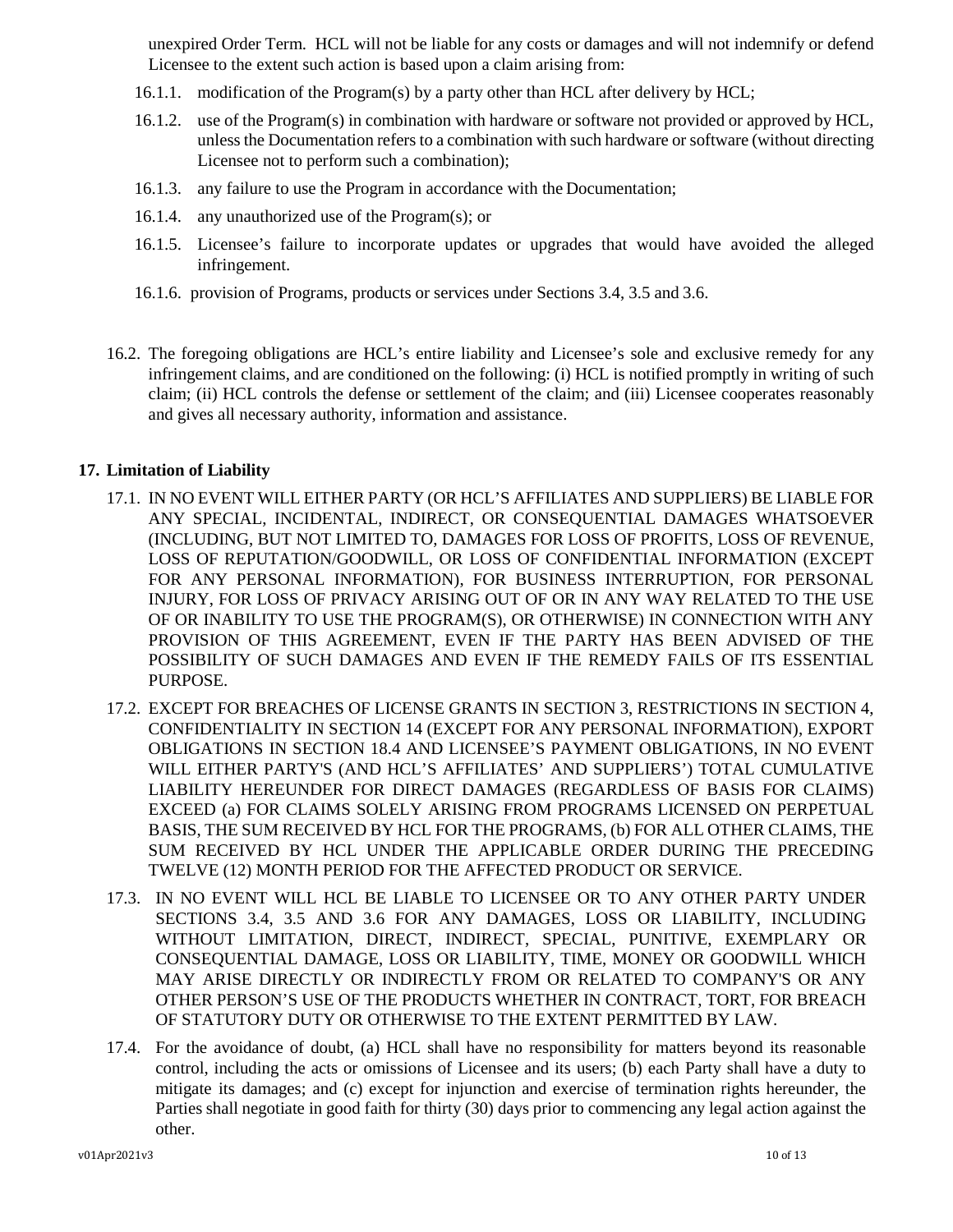17.5. The foregoing disclaimers, limitations, and exclusions may be invalid in some jurisdictions and apply only to the extent permitted by applicable law or regulation in Licensee's jurisdiction. Licensee may have additional rights that may not be waived or disclaimed. HCL does not seek to limit Licensee's warranty or remedies to any extent not permitted by law.

# <span id="page-10-0"></span>**18. Other Terms**

18.1. **Conflict**. In the event of a conflict between this Agreement and an Order to this Agreement, the terms of the Order will prevail solely with respect to such Order.

In the event of a conflict between the terms of a click-wrap version of this Agreement and the terms of a negotiated physically signed version of this Agreement, the terms of the negotiated physically signed version of this Agreement shall govern.

- 18.2. **Business Contact Information.** Licensee authorizes HCL and its Affiliates (and their successors and assigns and contractors) to store and use Licensee's business contact information wherever they do business, in connection with HCL products and services, or in furtherance of HCL's business relationship with Licensee.
- 18.3. **Force Majeure**. Neither Party will be liable for any failure to perform (except Licensee's monetary obligations) due to that it could not have been reasonably foreseen circumstances or causes beyond its reasonable control, including, but not limited to, acts of God, epidemics, pandemics, public health emergency, war, riot, embargoes, acts of civil or military authorities, delay in delivery by vendors, fire, flood, accident, strikes, inability to secure transportation, facilities, fuel, energy, labor, or materials. In the event of force majeure, time for delivery or other performance will be extended for a period equal to the duration of the delay caused thereby.
- 18.4. **Export**. Licensee will comply with all applicable export and import laws and associated embargo and economic sanction regulations, including those of the United States, that prohibit or restrict the export, reexport, or transfer of products, technology, services, or data, directly or indirectly, to certain countries, or for certain end uses or end users. Licensee acknowledges that the Program is subject to U.S. export laws and regulations. Licensee agrees that, unless authorized by the U.S. export license or regulation, it will not export or re-export the Program provided by HCL under this Agreement or an Order to (i) those countries (or nationals of countries) considered embargoed/terrorist countries under U.S. export laws and regulations or (ii) prohibited end users or end uses, including but not limited to: nuclear, space or missiles, and weapons systems (including chemical and biological). At the time of this Agreement, those countries considered embargoed/terrorist are: Cuba, Iran, North Korea, Sudan, Crimea and region of Ukraine and Syria.
- 18.5. **Anti-Corruption and Other Laws.** Each Party will comply, at its own expense, with all applicable laws, including, without limitation, all laws prohibiting corruption and bribery (such as, if applicable, the U.S. Foreign Corrupt Practices Act of 1977), laws governing transactions with government and public entities, antitrust and competition laws, insider trading, securities, and financial reporting laws, and laws governing consumer transactions, where such compliance has any direct or indirect connection or relation to this Agreement or either Party's exercise of rights or satisfaction of obligations under this Agreement.
- 18.6. **Notices.** Except as provided herein, all notices required or permitted by this Agreement will be in writing and will be valid and sufficient if sent by (i) registered or certified mail, return receipt requested, postage prepaid or (ii) by express mail or courier service providing a receipt of delivery. Notices will be effective upon receipt as demonstrated by reliable confirmation. Notices will be addressed to the Parties using the contact information given in the applicable Order or this Agreement. Either Party may change its address or other contact information by a notice given to the other Party in the manner set forth above.
- 18.7. **Limitation of Claims.** Unless otherwise required by applicable law without the possibility of contractual waiver or limitation: (i) neither Party will bring a legal action, regardless of form, for any claim arising out of or related to this Agreement more than two (2) years after the cause of action arose; and (ii) upon the expiration of such time limit, any such claim and all respective rights related to the claim lapse.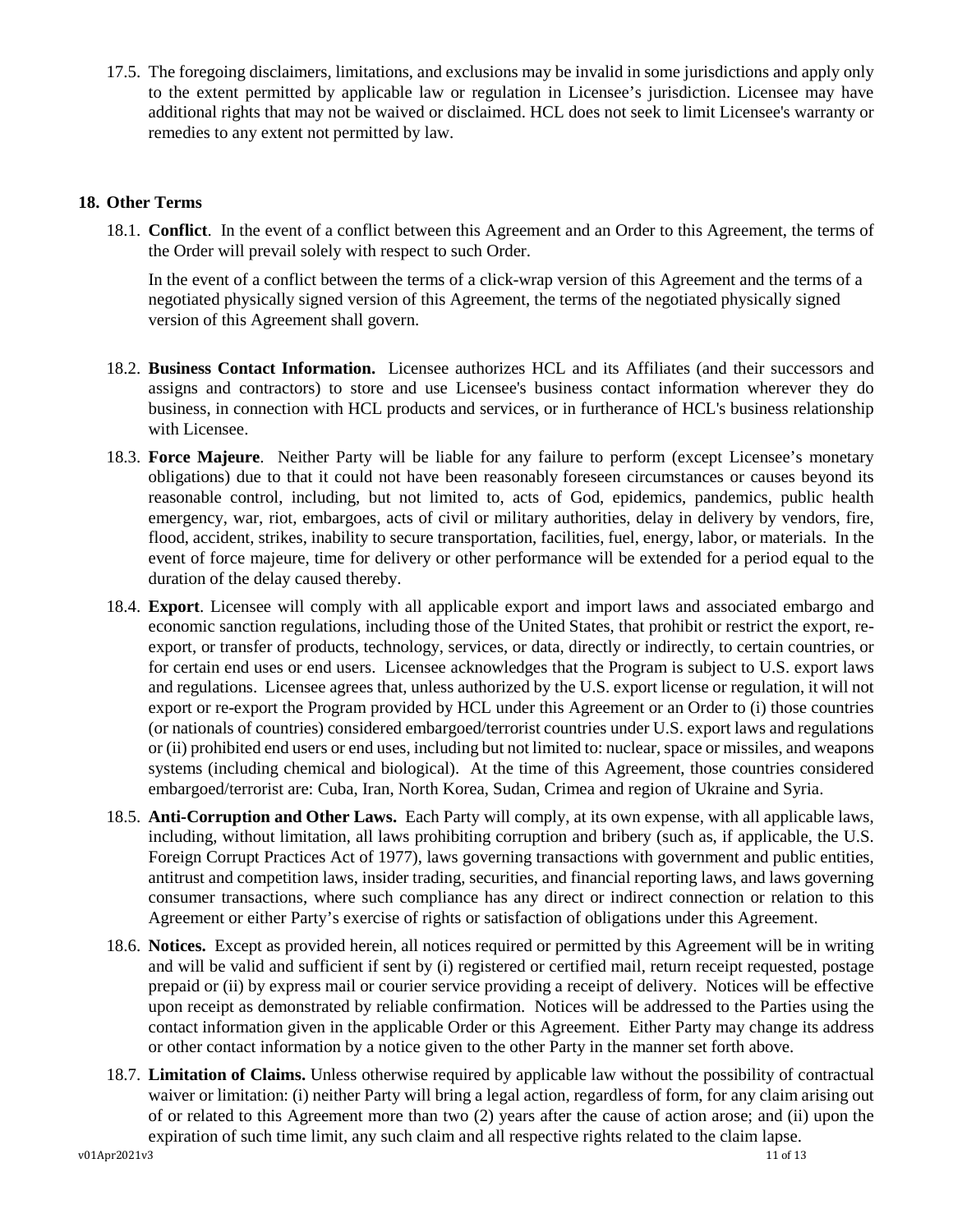- 18.8. **Credit Checks.** HCL may conduct and Licensee agrees to credit checks of Licensee during the term of the Agreement and/or any Order.
- 18.9. **Survival**. All of the provisions in Sections [1,](#page-0-0) [4,](#page-3-0) [5,](#page-4-0) [6,](#page-4-1) [11,](#page-5-0)12, [13,](#page-6-0) [14,](#page-7-0) 15, 16, [17,](#page-9-0) and [18](#page-10-0) will survive expiration or termination of this Agreement.
- 18.10. **Assignment.** HCL may assign or delegate its rights and/or obligations, or any part thereof under this Agreement to any or all of its Affiliates and may assign its payment rights hereunder. Licensee will not assign or transfer this Agreement or an Order under this Agreement, without the written consent of HCL. Except as mentioned herein, any attempted assignment or transfer by Licensee of this Agreement or Programs is null and void.
- 18.11. **Relationship of Parties.** The relationship between the Parties is that of independent contractors. This Agreement does not constitute a partnership or joint venture between Licensee and HCL. Licensee is not the representative or agent of HCL and HCL is not the representative or agent of Licensee and neither will so hold itself out publicly or to any third party or incur any liability for the other Party. HCL is not responsible for the acts or omissions of HCL business partners and resellers.
- 18.12. **Third Party Rights:** This Agreement is not intended to and shall not be construed to give any third party any interest or rights (including, without limitation, any third party beneficiary rights) with respect to or in connection with any agreement or provision contained herein.
- 18.13. **Modifications**. HCL may modify this Agreement by providing Licensee at least three months' written notice. Changes are not retroactive; they apply, as of the effective date, only to new Orders, ongoing Orders that do not expire, and renewals. For transactions with a defined renewable contract period stated in an Order, Licensee may request that HCL defer the change effective date until the end of the current contract period. Licensee accepts changes by placing new Orders or continuing to use after the change effective date or allowing transactions to renew after receipt of the change notice. Except as provided above, all change to this Agreement must be in writing accepted by both Parties.
- 18.14. **Waiver and Severability**. All rights and remedies whether conferred hereunder, or by any other instrument or law will be cumulative and may be exercised singularly or concurrently. The failure of any Party to enforce any of the provisions hereof will not be construed to be a waiver of the right of such Party thereafter to enforce such provisions. The terms and conditions stated herein are declared to be severable. If any provision or provisions of this Agreement will be held to be invalid, illegal or unenforceable, the validity, legality and enforceability of the remaining provisions will not in any way be affected or impaired thereby.
- 18.15. **Counterparts**. This Agreement may be executed in several counterparts, each of which will be deemed an original, but all of which together will constitute one and the same instrument.
- 18.16. **Injunctive Relief**. Licensee agrees that preliminary injunctive or other equitable relief will be a necessary and proper remedy in the event of a breach of this Agreement in violation of HCL's IPR, in addition to all other rights that HCL has at law or in equity.
- 18.17. **Governing Law; Jurisdiction; and Waiver of Jury Trial**. For purchases in the U.S., any claims arising under or relating to this Agreement will be governed by the internal substantive laws of the State of California or federal courts located in California, without reference to (i) any conflicts of law principle that would apply the substantive laws of another jurisdiction to the Parties' rights or duties; (ii) the 1980 United Nations Convention on Contracts for the International Sale of Goods; or (iii) other international laws. For purchases in the U.S., each Party (i) hereby irrevocably agrees to submit to the jurisdiction and venue in the courts of the State of California for all disputes and litigation arising under or relating to this Agreement and (ii) waives any right to a jury trial in any proceeding arising out of or related to this Agreement. For purchase outside the U.S., both Parties agree to the application of the laws of the country in which Licensee obtained the Program license to govern, interpret, and enforce all of Licensee's and HCL's respective rights, duties, and obligations arising from, or relating in any manner to, the subject matter of this Agreement, without reference to (i) any conflicts of law principle that would apply the